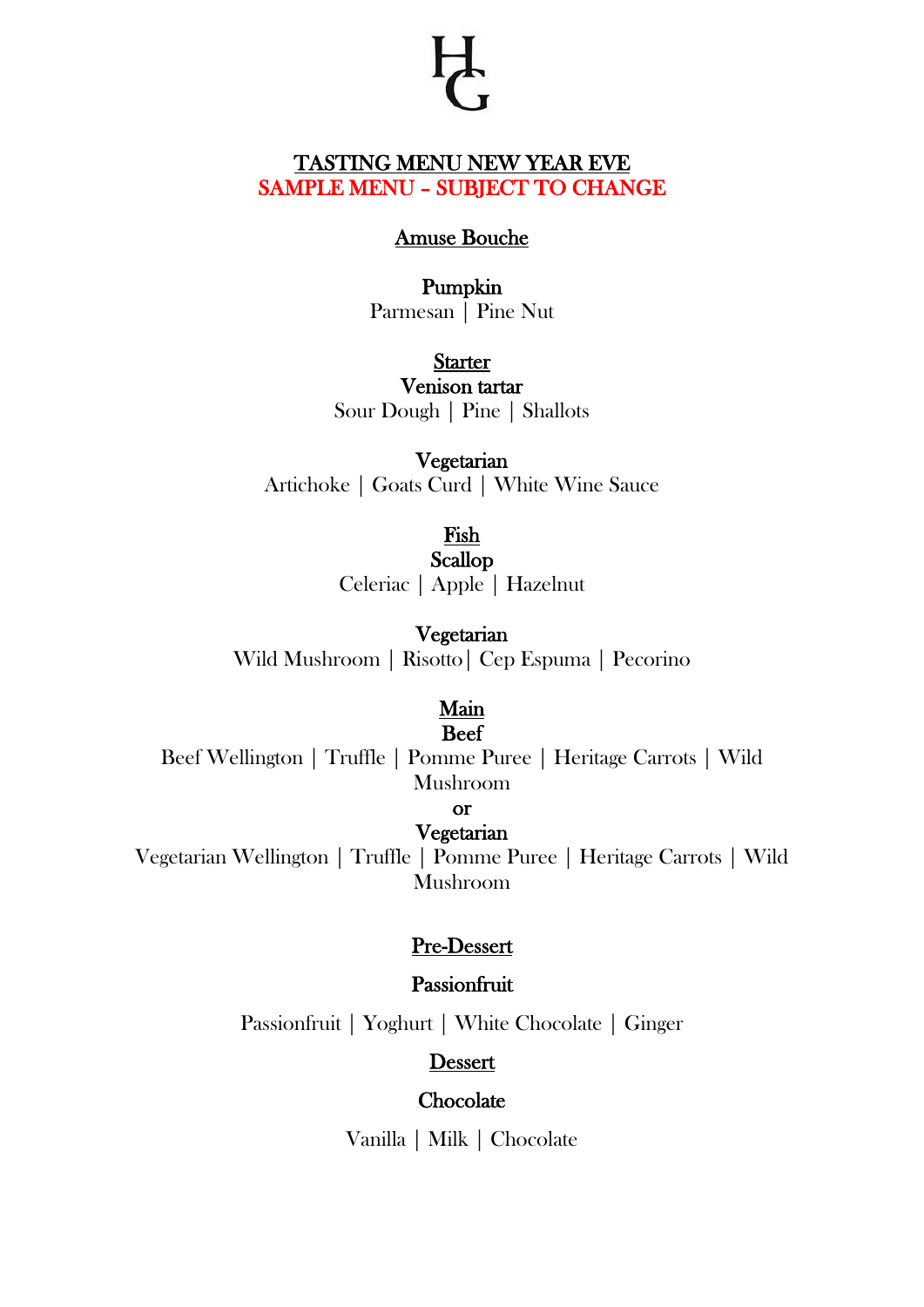## NEW YEARS DAY SAMPLE MENU – SUBJECT TO CHANGE

# **Starters**

**Terrine** Chicken Terrine | Piccalilli |Sour Dough

> Soup Squash | Sage

Salmon Gravlax | Radish |Beets

## Mains

Roast Beef Potatoes | Carrot | Parsnip | Yorkshire puddings

> Sea bream Fregola | Seaweed | Champagne Sauce

Mushroom Tortellini | Hen Of The Wood | Spinach | Mushroom Foam

## Dessert

Sticky Toffee Pudding Toffee Pudding | Vanilla Ice Cream

Custard tart Baked Custard Tart | Nutmeg | Chantilly

> Cheeses selection Crackers | Pickled Grapes